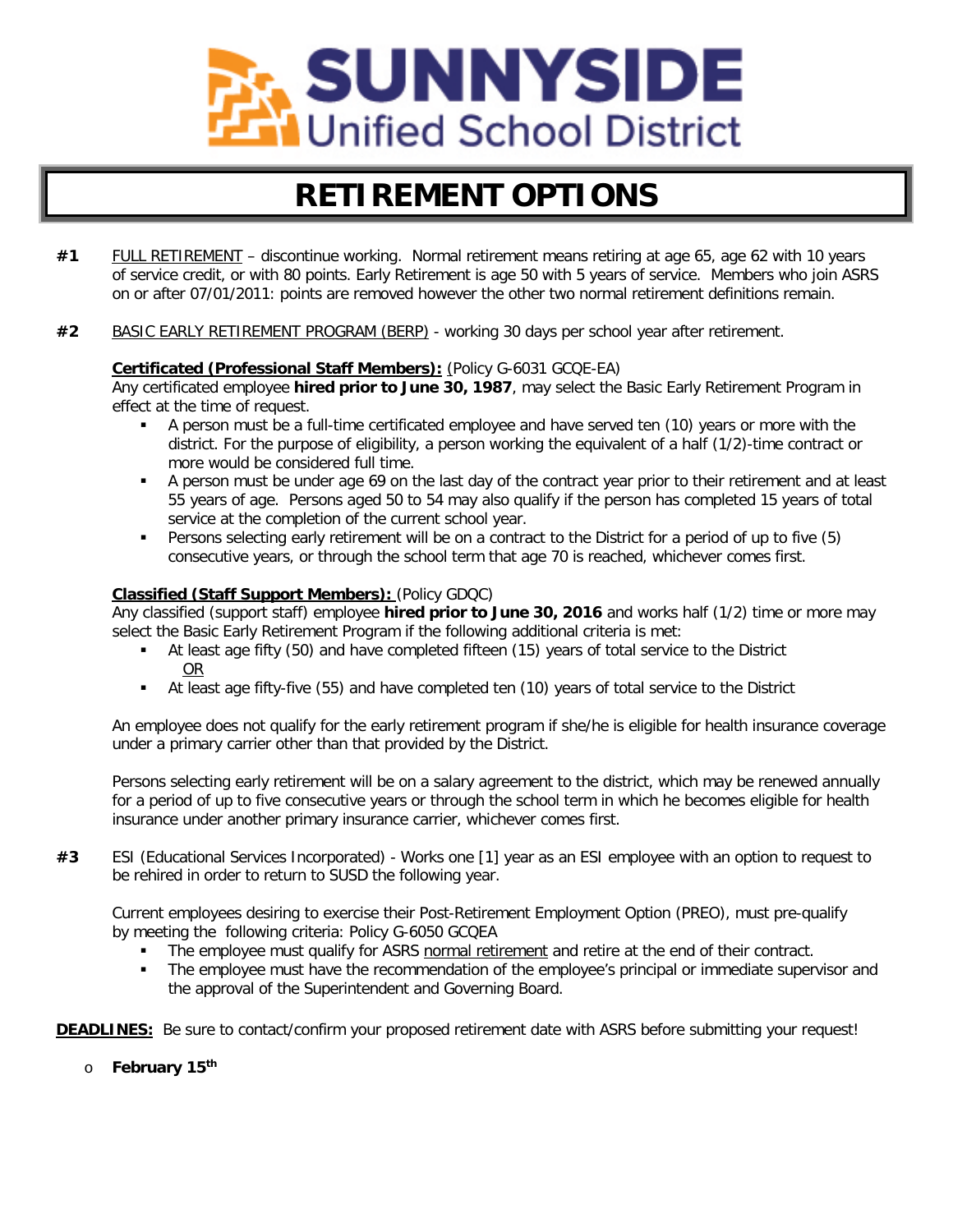

### **RETIREMENT OPTIONS & Health Insurance**

Employees who retire will be offered similar medical and dental insurance; however, all voluntary coverage must be converted to independent plans, if eligible. The length of time that you may keep your medical and dental with Sunnyside and the rate that you will be charged depends upon the retirement option that you choose.

| <b>Retirement Option #1 - Full Retirement</b> |                                                                |  |  |
|-----------------------------------------------|----------------------------------------------------------------|--|--|
| <b>Benefit Option</b>                         | <b>Details</b>                                                 |  |  |
| COBRA*                                        | Elect for up to 18 months                                      |  |  |
|                                               | Active employee rate $+2\%$ administration fee                 |  |  |
|                                               | • Eligible for ASRS Health Insurance Premium Benefit (Subsidy) |  |  |
| <b>ASRS</b>                                   | ASRS Health Plans are available to all retirees                |  |  |
|                                               | Eligible for ASRS Health Insurance Premium Benefit (Subsidy)   |  |  |

| Retirement Option #2 - Basic Early Retirement Program (BERP) |                                                                                               |  |  |
|--------------------------------------------------------------|-----------------------------------------------------------------------------------------------|--|--|
| <b>Benefit Option</b>                                        | <b>Details</b>                                                                                |  |  |
| <b>SUSD Active</b>                                           | Insurance premium is the same as Active employee rate                                         |  |  |
| Employee Plan                                                | Eligible for District Contribution toward coverage.                                           |  |  |
| End of the BERP                                              | All Benefit Options listed under "Retirement Option #1" above are available when<br>$\bullet$ |  |  |
| period                                                       | the BERP period is over                                                                       |  |  |
|                                                              | COBRA*<br>$\Omega$                                                                            |  |  |
|                                                              | <b>ASRS</b>                                                                                   |  |  |

| Retirement Option #3 - Educational Services Institute (ESI) |                                                                                                 |  |  |
|-------------------------------------------------------------|-------------------------------------------------------------------------------------------------|--|--|
| <b>Benefit Option</b>                                       | <b>Details</b>                                                                                  |  |  |
| COBRA*                                                      | Elect for up to 18 months                                                                       |  |  |
|                                                             | Active employee rate $+2\%$ administration fee                                                  |  |  |
|                                                             | Eligible for ASRS Health Insurance Premium Benefit (Subsidy)                                    |  |  |
| <b>ASRS</b>                                                 | ASRS Health Plans are available to all retirees                                                 |  |  |
|                                                             | Eligible for ASRS Health Insurance Premium Benefit (Subsidy)                                    |  |  |
| Return to Work                                              | If you return to Sunnyside Unified School District after 1 year on ESI, you become<br>$\bullet$ |  |  |
|                                                             | eligible for active employee benefits                                                           |  |  |
|                                                             | Eligible for District Contribution toward Employee-level coverage.                              |  |  |
|                                                             | COBRA will be available upon leaving SUSD                                                       |  |  |

### **What's next?**

- Submit a formal "Retirement Request" form to Human Resources according to Board Policy.
- Once your retirement has been Board approved, Human Resources will notify you in writing.
- The SUSD Benefits office will send you a letter indicating next steps based on your retirement option.
- We recommend that you schedule an appointment with your dedicated Payroll Specialist for important information and details regarding your final payout and associated mandatory/voluntary deductions.

\*Note: If you become eligible for Medicare while on COBRA, you will be removed from COBRA according to COBRA rules.